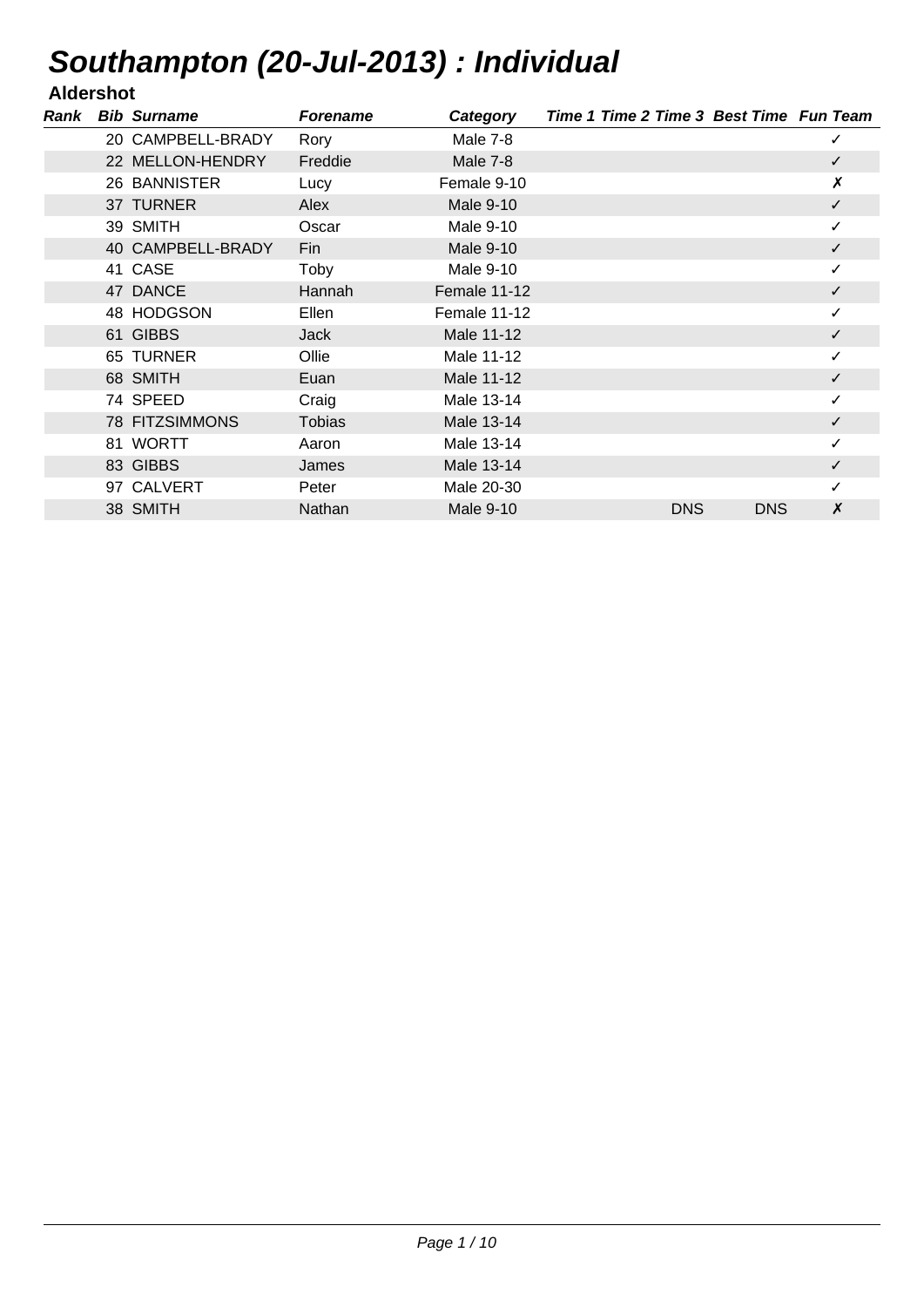### **Aldershot Senior**

| Rank | <b>Bib Surname</b> | <b>Forename</b> | Category     | Time 1 Time 2 Time 3 Best Time Fun Team |  |
|------|--------------------|-----------------|--------------|-----------------------------------------|--|
|      | 98 SMITH           | Lvnn            | Female 31-49 |                                         |  |
|      | 99 BANNISTER       | Tracey          | Female 31-49 |                                         |  |
|      | 103 SMITH          | Anthony         | Male 31-49   |                                         |  |
|      | 108 BONNEYWELL     | Sally           | Female $50+$ |                                         |  |
|      | 109 NAYLER         | Graham          | Male $50+$   |                                         |  |
|      | 113 CALVERT        | John            | Male $50+$   |                                         |  |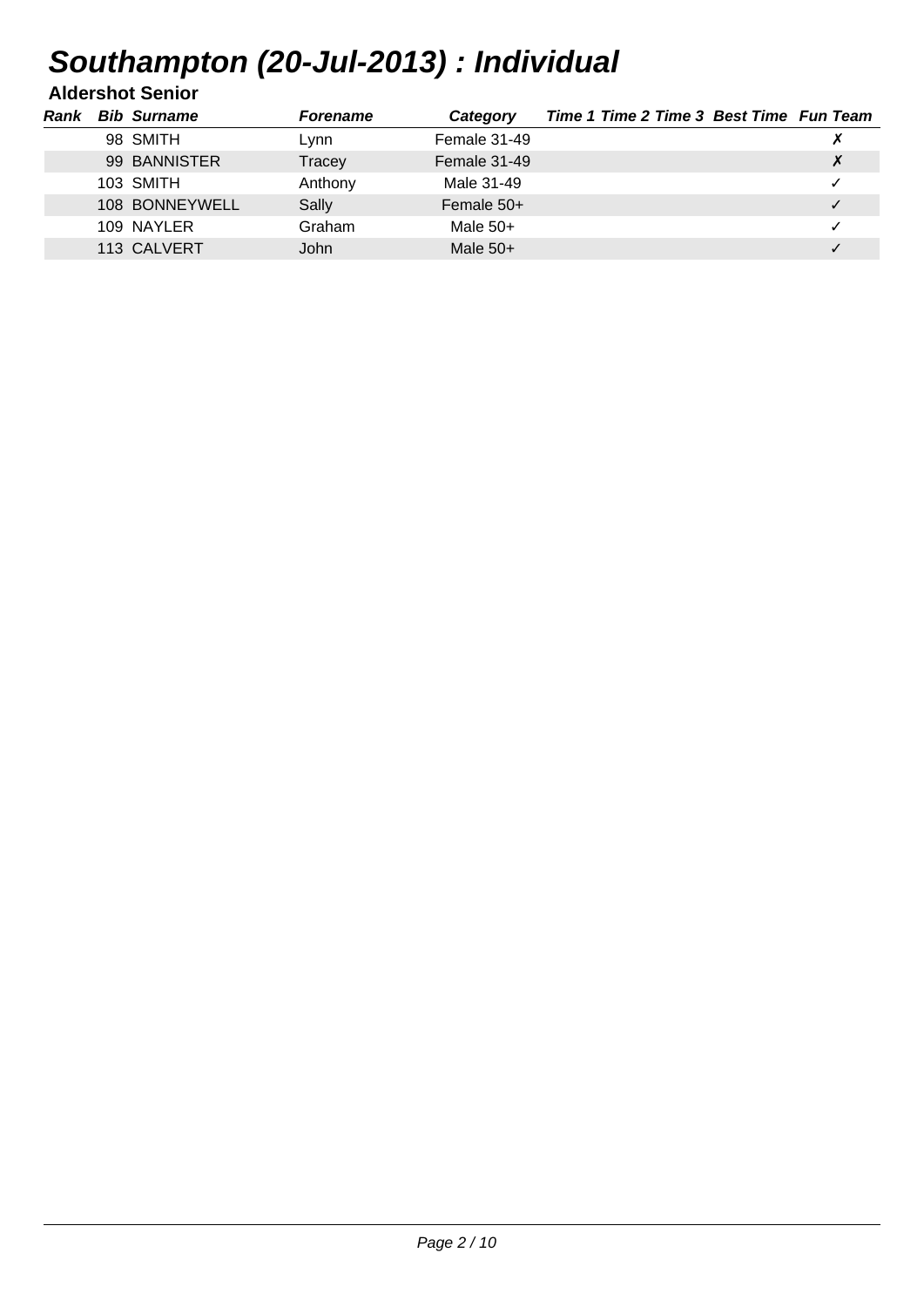**Berkshire Race Squad**

| Rank | <b>Bib Surname</b> | <b>Forename</b> | Category       | Time 1 Time 2 Time 3 Best Time Fun Team |                  |
|------|--------------------|-----------------|----------------|-----------------------------------------|------------------|
|      | 7 QUALTROUGH       | Sofia           | Female Under 7 |                                         | ✓                |
|      | 15 HARDY           | Kitty           | Female 7-8     |                                         | $\checkmark$     |
|      | 17 TRUST           | Emma            | Female 7-8     |                                         | ✓                |
|      | 23 BEGLIN          | Thomas          | Male 7-8       |                                         | $\checkmark$     |
|      | 24 QUALTROUGH      | Joseph          | Male 7-8       |                                         | ✓                |
|      | 29 HARDY           | Ellie           | Female 9-10    |                                         | ✓                |
|      | 33 GAN             | James           | Male 9-10      |                                         |                  |
|      | <b>46 HAWKINS</b>  | Zara            | Female 11-12   |                                         | X                |
|      | 50 HAWKINS         | Lily            | Female 11-12   |                                         | $\boldsymbol{x}$ |
|      | 51 HAWKINS         | Danielle        | Female 11-12   |                                         | X                |
|      | 55 WILKINS         | Eleanor         | Female 11-12   |                                         |                  |
|      | 62 GAN             | Jonathan        | Male 11-12     |                                         | ✓                |
|      | 66 TRUST           | Alexander       | Male 11-12     |                                         |                  |
|      | 85 WHITTALL        | Martha          | Female 15-16   |                                         | ✓                |
|      | 90 JAMES           | Sophie          | Female 17-19   |                                         |                  |
|      | 93 MILLER          | Gareth          | Male 17-19     |                                         | $\boldsymbol{x}$ |
|      | 101 GAN            | Jason           | Male 31-49     |                                         |                  |
|      | 110 WHITTALL       | Trevor          | Male $50+$     |                                         |                  |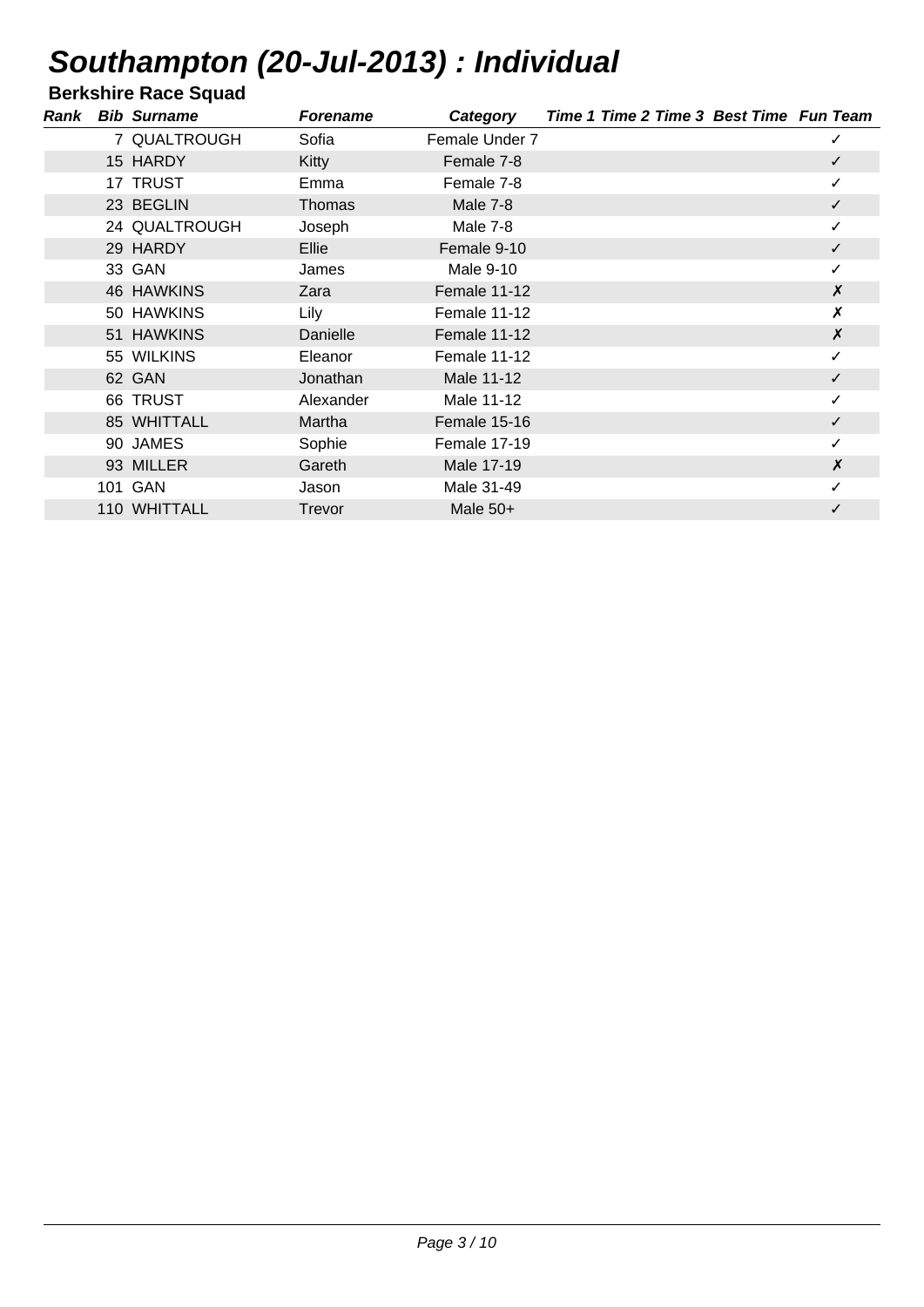**Bromley**

|  | Rank Bib Surname | Forename | Category     | Time 1 Time 2 Time 3 Best Time Fun Team |  |
|--|------------------|----------|--------------|-----------------------------------------|--|
|  | 43 ATKINSON      | Molly    | Female 11-12 |                                         |  |
|  | 106 ATKINSON     | Andrew   | Male 31-49   |                                         |  |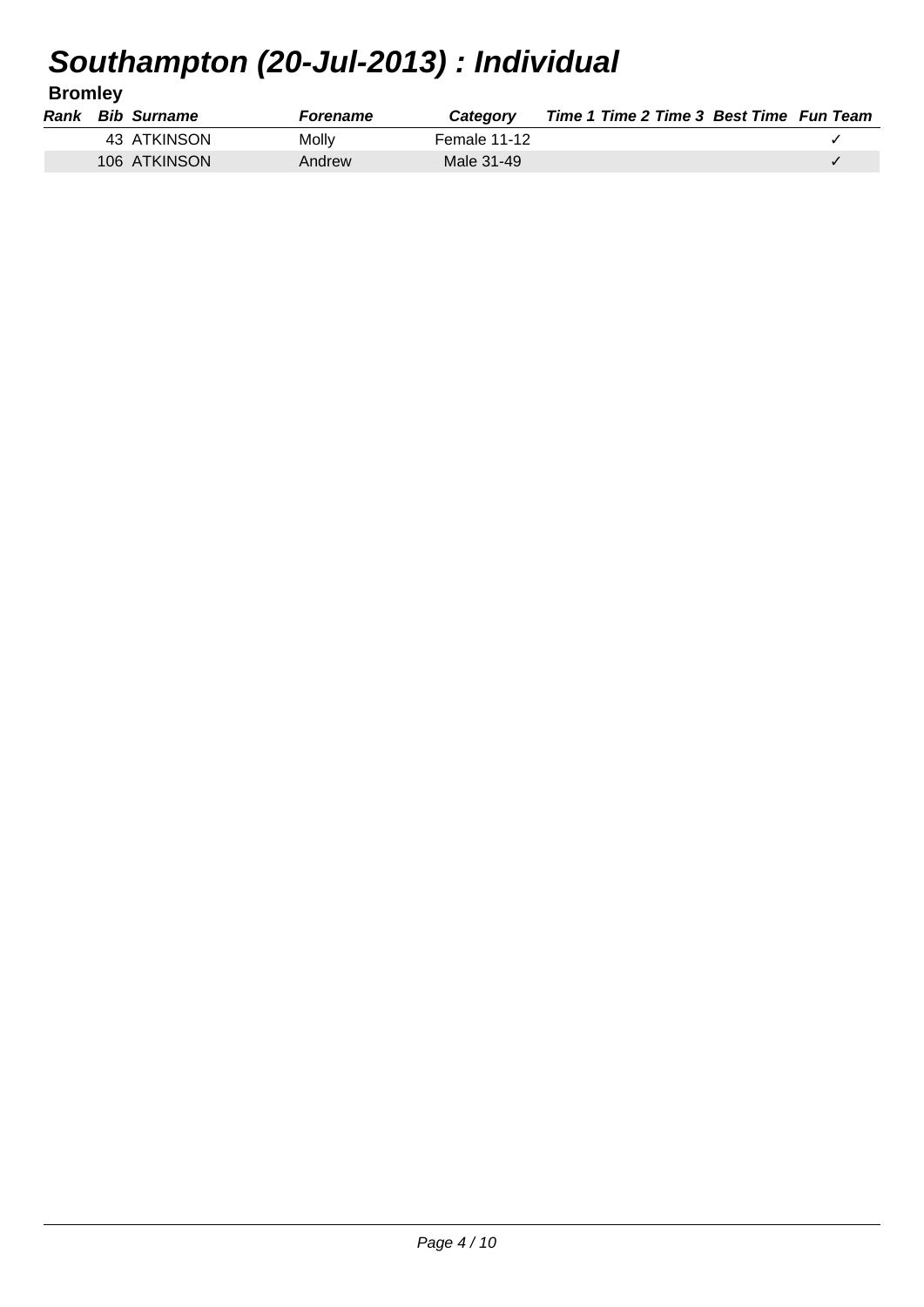### **Chatham**

| Rank | <b>Bib Surname</b> | <b>Forename</b> | Category     | Time 1 Time 2 Time 3 Best Time Fun Team |              |
|------|--------------------|-----------------|--------------|-----------------------------------------|--------------|
|      | 18 BUNTON          | Ryan            | Male 7-8     |                                         |              |
|      | 42 VALE            | Lauren          | Female 11-12 |                                         | X            |
|      | 44 TAPSELL         | Charlotte       | Female 11-12 |                                         | Х            |
|      | 56 WHITMARSH-ALI   | Megan           | Female 11-12 |                                         | $\checkmark$ |
|      | 82 WHEELER         | Ryan            | Male 13-14   |                                         |              |
|      | 91 VALE            | <b>Nikkie</b>   | Female 17-19 |                                         | $\checkmark$ |
|      | 94 CHAMPION        | <b>Ben</b>      | Male 17-19   |                                         | ✓            |
|      | 107 BUNTON         | Paul            | Male 31-49   |                                         |              |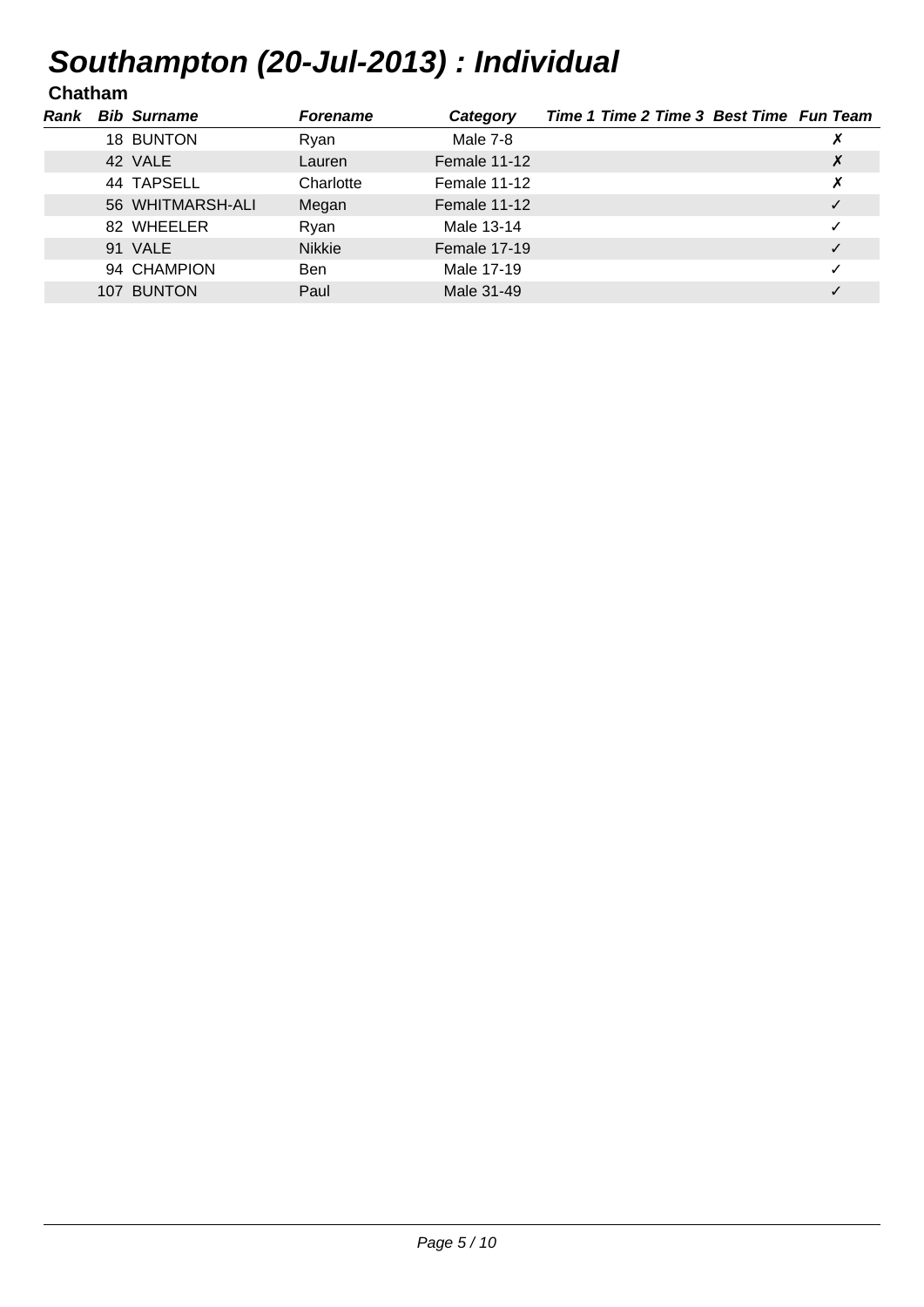**Folkestone**

|  | <b>Rank</b> Bib Surname | <b>Forename</b> | <b>Category</b> | Time 1 Time 2 Time 3 Best Time Fun Team |  |
|--|-------------------------|-----------------|-----------------|-----------------------------------------|--|
|  | 67 SOUTHALL             | Merrick         | Male 11-12      |                                         |  |
|  | 88 SOUTHALL             | Frazer          | Male 15-16      |                                         |  |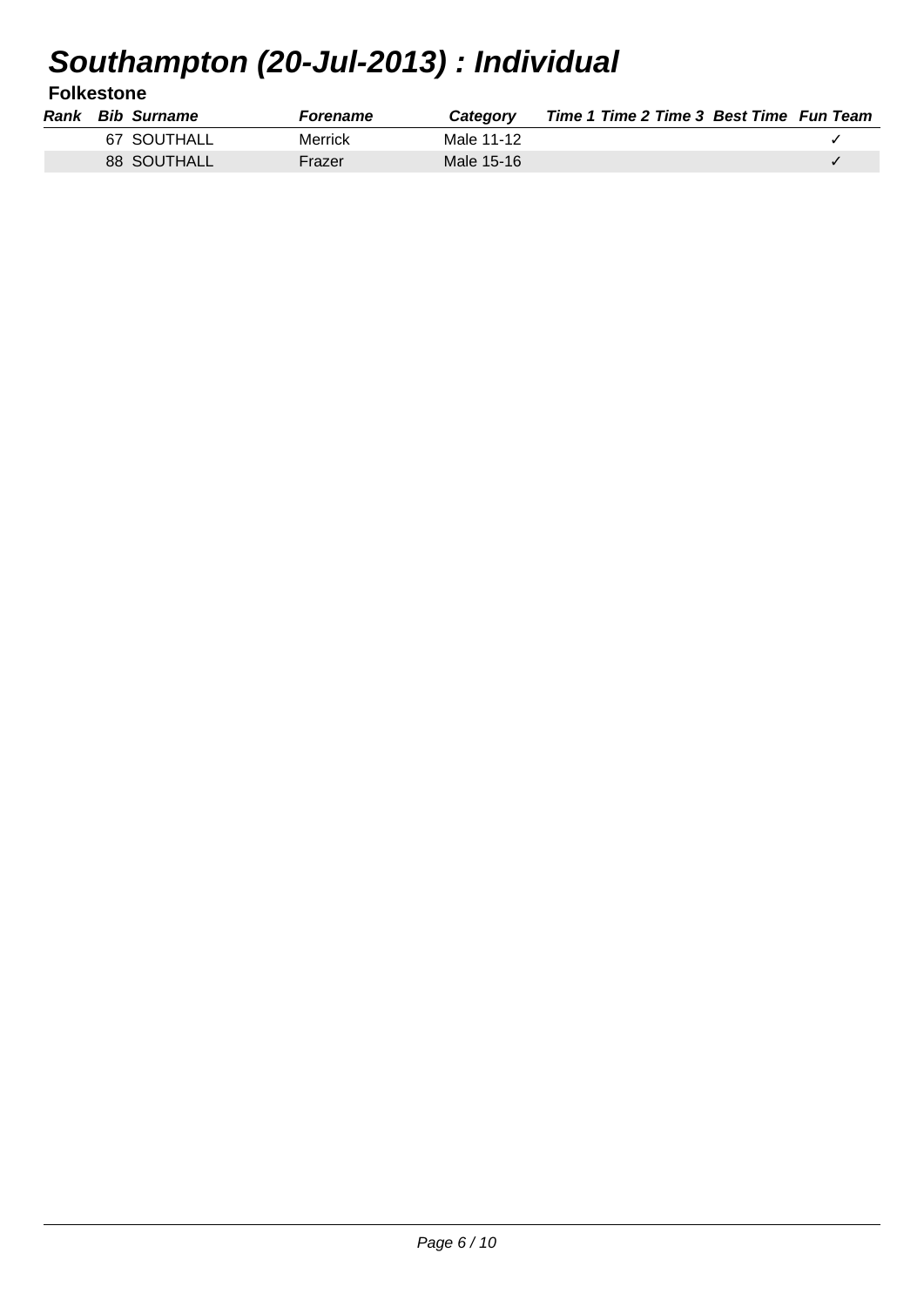### **SASA**

| Rank | <b>Bib Surname</b>  | <b>Forename</b> | Category       | Time 1 Time 2 Time 3 Best Time Fun Team |              |
|------|---------------------|-----------------|----------------|-----------------------------------------|--------------|
|      | 1 HARRISON-SMITH    | Laura           | Female Under 7 |                                         | ✓            |
|      | 2 GROVES            | <b>Nicole</b>   | Female Under 7 |                                         | $\checkmark$ |
|      | 6 GROVES            | Hannah          | Female Under 7 |                                         | ✓            |
|      | 12 HARRISON-SMITH   | Adam            | Male Under 7   |                                         | $\checkmark$ |
|      | <b>19 HUTCHINGS</b> | Daniel          | Male 7-8       |                                         | ✓            |
|      | 28 CALDWELL         | Anna            | Female 9-10    |                                         | $\checkmark$ |
|      | 45 COOPER           | Izabelle        | Female 11-12   |                                         | ✓            |
|      | 70 COOPER           | Lauren          | Female 13-14   |                                         | $\checkmark$ |
|      | 71 MANSON           | Cameron         | Female 13-14   |                                         | ✓            |
|      | 73 COLE             | Hannah          | Female 13-14   |                                         |              |
|      | 75 COOPER           | Jordan          | Male 13-14     |                                         |              |
|      | 77 LEARY            | Christopher     | Male 13-14     |                                         | ✓            |
|      | 79 GASH             | Morgan          | Male 13-14     |                                         |              |
|      | 80 GOSS             | Alfie           | Male 13-14     |                                         | ✓            |
|      | 84 THATCHER         | Benjamin        | Male 13-14     |                                         |              |
|      | 87 WILLIAMS         | Sam             | Male 15-16     |                                         | $\checkmark$ |
|      | 95 DANNS            | Jack            | Male 20-30     |                                         |              |
|      | 111 MORRISON        | Mike            | Male $50+$     |                                         | Х            |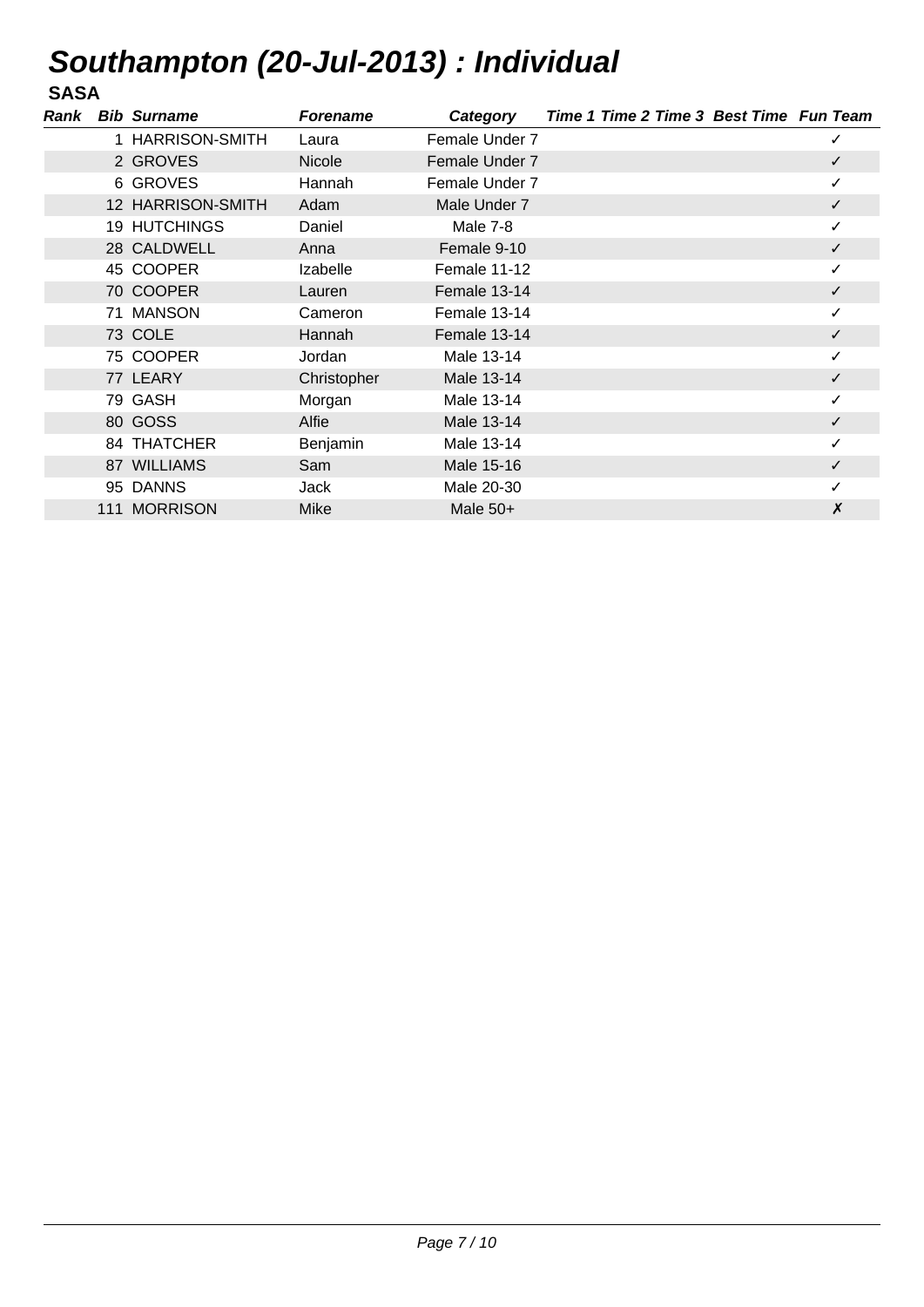**Sandown Park**

| Rank | <b>Bib Surname</b> | <b>Forename</b> | Category     | Time 1 Time 2 Time 3 Best Time Fun Team |  |
|------|--------------------|-----------------|--------------|-----------------------------------------|--|
|      | 10 CLARKE          | Archie          | Male Under 7 |                                         |  |
|      | 25 CLARKE          | <b>Holly</b>    | Female 9-10  |                                         |  |
|      | 60 CLARKE          | Callum          | Male 11-12   |                                         |  |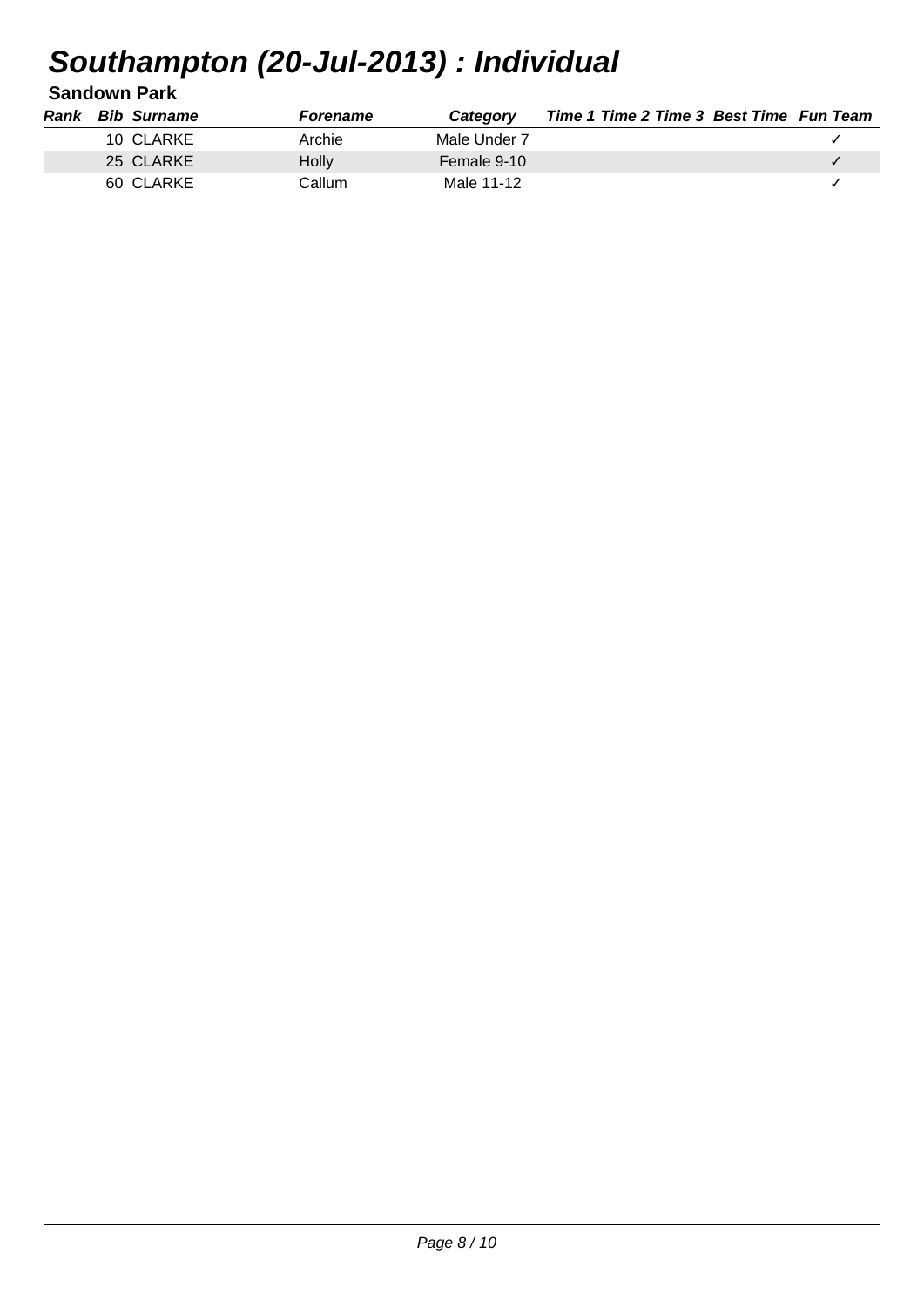### **Snowtrax**

| Rank | <b>Bib Surname</b> | <b>Forename</b> | Category         | Time 1 Time 2 Time 3 Best Time Fun Team |                    |
|------|--------------------|-----------------|------------------|-----------------------------------------|--------------------|
|      | 5 GATES            | Holly           | Female Under 7   |                                         | ✓                  |
|      | 8 LIVINGSTONE      | <b>Skye</b>     | Female Under 7   |                                         | $\checkmark$       |
|      | 11 SAWDON          | Benjamin        | Male Under 7     |                                         | ✓                  |
|      | 13 GATES           | Daisy           | Female 7-8       |                                         | $\checkmark$       |
|      | 14 TUDBERRY-SWAIN  | Freya           | Female 7-8       |                                         | ✓                  |
|      | 16 YOUNG           | <b>Molly</b>    | Female 7-8       |                                         | $\checkmark$       |
|      | 27 HOUSTON         | Paige           | Female 9-10      |                                         | ✓                  |
|      | 30 ORCHARD         | Ellie           | Female 9-10      |                                         | $\checkmark$       |
|      | 31 ROSS            | Callum          | <b>Male 9-10</b> |                                         | ✓                  |
|      | 32 OAKES           | Owen            | <b>Male 9-10</b> |                                         | $\checkmark$       |
|      | 34 RAVENSCROFT     | Freddie         | Male 9-10        |                                         | ✓                  |
|      | 35 TUBBS           | Charlie         | <b>Male 9-10</b> |                                         | ✓                  |
|      | 36 VINCENT         | <b>Ben</b>      | Male 9-10        |                                         | ✓                  |
|      | 49 ARTHUR          | April           | Female 11-12     |                                         | $\checkmark$       |
|      | 52 SHERING         | Nicole          | Female 11-12     |                                         | ✓                  |
|      | 53 CALDWELL        | Cara            | Female 11-12     |                                         | $\checkmark$       |
|      | 58 HUMPHREYS       | Charlie         | Male 11-12       |                                         | ✓                  |
|      | 59 BARTLETT        | Jed             | Male 11-12       |                                         | ✓                  |
|      | 63 OAKES           | <b>Bailey</b>   | Male 11-12       |                                         | ✓                  |
|      | 64 APPLETON        | <b>Byron</b>    | Male 11-12       |                                         | $\checkmark$       |
|      | 69 TUBBS           | Jessica         | Female 13-14     |                                         | ✓                  |
|      | 72 BARTLETT        | Emily           | Female 13-14     |                                         | $\checkmark$       |
|      | 76 MARKS KING      | Alex            | Male 13-14       |                                         | ✓                  |
|      | 86 PRETTY          | Antonia         | Female 15-16     |                                         | $\boldsymbol{x}$   |
|      | 89 ORGAN           | Christopher     | Male 15-16       |                                         | ✓                  |
|      | 92 WELLS           | Oliver          | Male 17-19       |                                         | $\checkmark$       |
|      | 96 ALLINGHAM       | Jonny           | Male 20-30       |                                         | ✓                  |
|      | 100 VINCENT        | Nigel           | Male 31-49       |                                         | ✓                  |
|      | 102 ROSS           | David           | Male 31-49       |                                         | $\pmb{\chi}$       |
|      | 105 SCHMIDT        | Darren          | Male 31-49       |                                         | $\pmb{\mathsf{X}}$ |
|      | 112 FORSTER        | Paul            | Male 50+         |                                         | ✓                  |